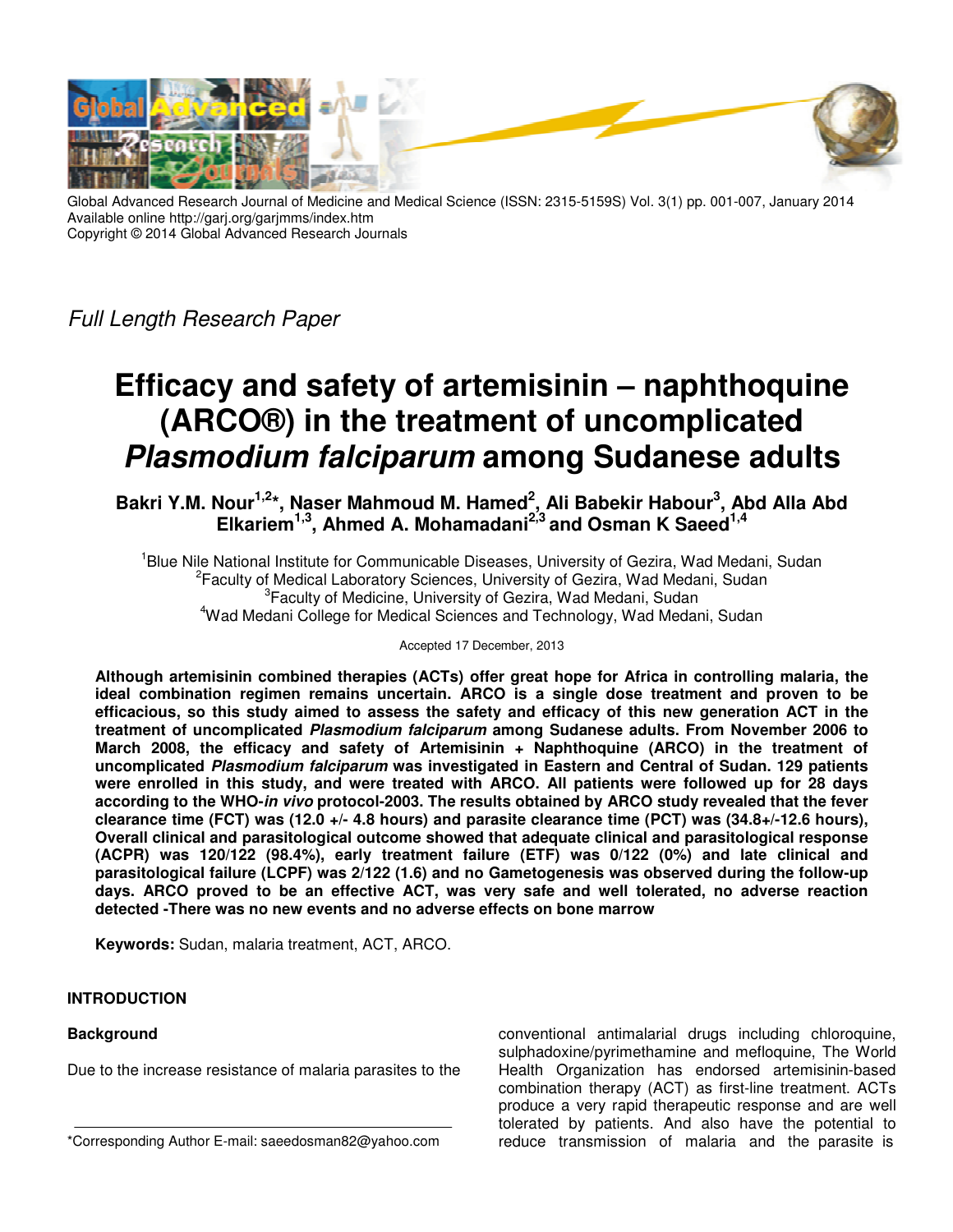unlikely to become drug resistant. 56 endemic countries, 34 of them in Africa, have officially adopted ACTs as their first line of treatment since 2004 (WHO, 2006). The use of chloroquine and sulfadoxine-pyrimethamine as partners in ACT may only have value as a short-term measure in patients with a degree of immunity to malaria. The current available partners include mefloquine, lumefantrine and piperaquine. Artesunate-mefloquine is highly effective but is expensive and side effects can be problematic. Artemether-lumefantrine, is expensive and needs to be administered with food to ensure adequate bioavailability. Dihydroartemisinin-piperaquine is highly effective, well tolerated and relatively inexpensive (Davis et al., 2005). Although ACTs offer great hope for Africa, the ideal combination regimen remains uncertain and cost is a problem. To compare the efficacy of the different therapies, bigger and longer controlled trials are needed in the different transmission patterns (Paul, 2005). So, a novel drugs such as pyronaridine or naphthoquine are needed to be tested as a partner in ACT. The naphthoquine phosphate is an antimalarial known as tetra-aminoquinoline, has a slower onset of schizonticidal action and a longer half-life and in contrast artemisinine has a rapid onset of schizonticidal action and a short halflife. The naphthoquine and artemisinine combination developed in China, and called ARCO (Wang et al., 2004). These two components act synergistically in animal, and clinically provide more rapid relief of symptoms and a higher cure rate than either component alone. ARCO is a safe drug, tolerable, effective and affordable, with a short course of only one dose. The previous ARCO clinical trials in China showed 97% cure rate and clear 97.5% of malaria parasites within 24 hours (Wang et al., 2002; Wang et al., 2003), and 99% cure rate was reported from Thailand (Krudsood et al., 2003), Further ARCO clinical studies were conducted in malaria endemic countries, in Uganda showed high efficacy (Bukirwa et al., 2006), while 94%, 98.8% and 100% cure rates were reported from Papua New Guinea (Hombhanje et al., 2009), Benin (Kinde-Gazard et al., 2012) and cote d'Ivoire, (Toure et al., 2009) respectively. In Nigeria this new ACT when assigned to the dose of 700 mg 12-hourly doses showed 93.1% cure rate (Martin et al., 2012), In Sudan, malaria is endemic and it is a major health problem and the whole population are at varying degrees of risk. The most important change in malaria treatment policy is shifting from conventional antimalarial drugs to combination therapy using ACT as a first and second line treatment since 2004 (National Malaria Control Program (NMCP) 2004). The clinical trials conducted on these new recommended ACTs in the national drug policy, artesunate-sulfadoxinepyrimethamine (AS/SP) (Sakina et al., 2005; Adam et al., 2006; Mukhtar et al., 2007; Mohamed et al., 2006), artemether-lumefantrine (AL) (Mohamed et al., 2006; Mukhtar et al., 2007), and other ACTs, artesunatemefloquine (ASMQ) (Adam et al., 2005) and artesunateamodiaquie (ASAQ) (Ibrahium et al., 2007) showed very encouraging cure rates ranging from 94.7% -100% in eastern and central Sudan. The aim of this study was to assess the efficacy, safety and tolerability of fixed dose combination of ARCO for the treatment of uncomplicated falciparum malaria among adolescents and adults in Sudan

## **MATERIALS AND METHODS**

## **Study sites**

 This clinical trial was conducted in two regions of Sudan, In East Sudan*:* the study was carried out in New Halfa, Kassala State and Elgaria Ashara, Gedarif State. In Central Sudan*:* the study was carried out in Wad Medani, Gezira State. These study sites are located in irrigated agricultural schemes, where the transmission is high as identified by epidemiological strata of malaria in Sudan.

## **Patients and Treatment**

Only adults infected with uncomplicated *P. falciparum* malaria, and meeting both the inclusion and exclusion criteria stated in the WHO *in vivo* protocol - 28 days follow-up-2003 (World Health Organization, 2003), were enrolled in this study.

Date of enrollment, the study site, patient serial number (SN), full name, sex (M/F), age (years), weight (kg), number of attacks of malaria and history of previous antimalarial therapy within the preceding 4 weeks, history of other medications, presenting complaints, guardian's name and contact address were written in special case records form.

In addition to the above information, on the initial day (D0), the followings were done for each patient enrolled: clinical assessment, including measuring the axillery temperature, thick and thin blood films were made in one slide and labeled with the SN, blood blotted filter paper were collected, T.W.B.Cs were determined, then the parasite count was made and recorded, the body weight was measured and recorded. Then all enrolled participants were treated with single dose of 8 ARCO tablets, receiving one dose of 400 mg of NQ and 1000 mg of ART (the drug used was manufactured by KUNMING PHARMACEUTICAL CORP. D.R. China – Batch No. 2005o637, Mfg Date 05/06/2005, Exp. Date 05/2008).

Then the patients were asked to report to the health centers for clinical and parasitological evaluation on the scheduled 28 follow-up days (i.e. on D1, 2, 3, 7, 14, 21 and 28).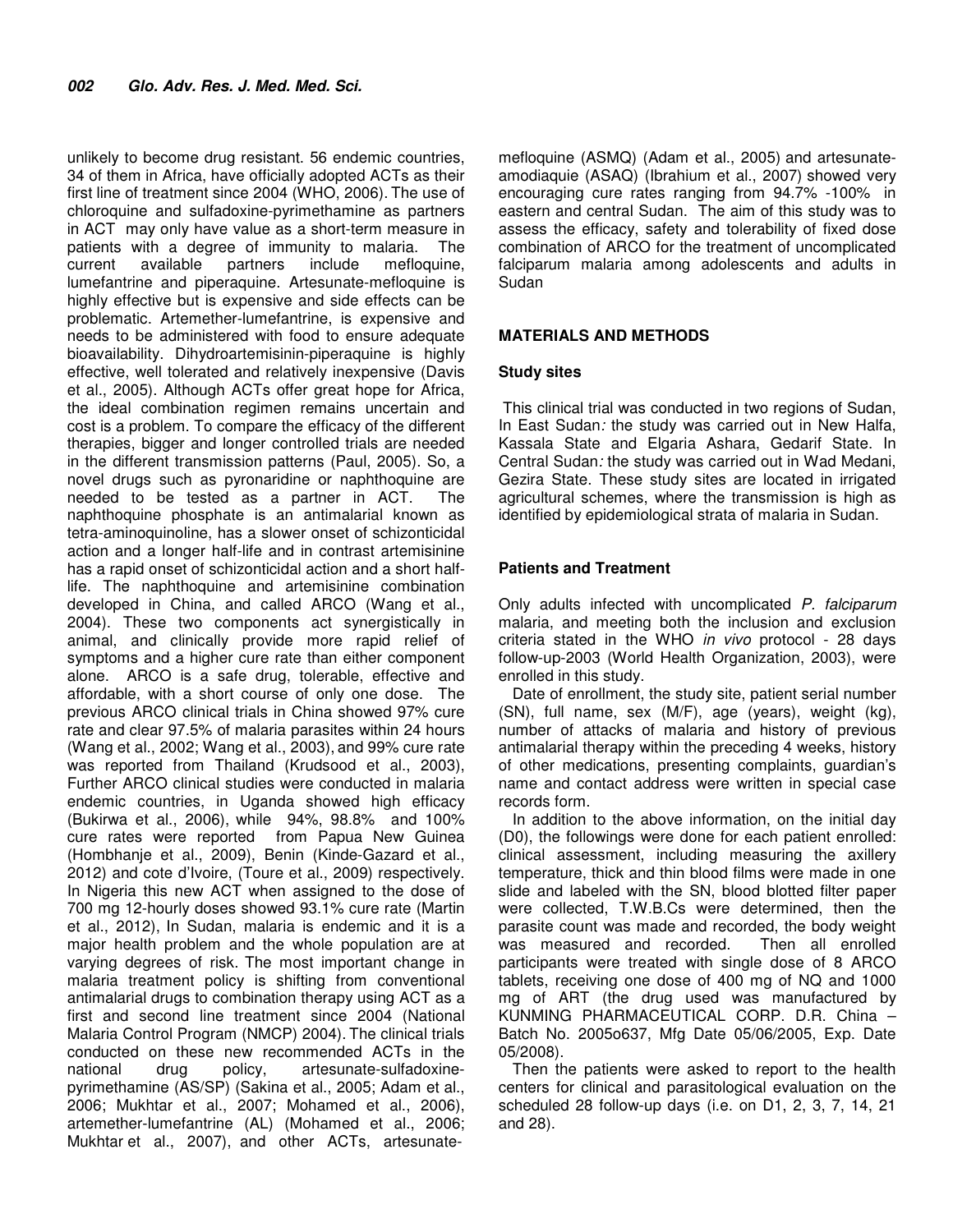**Table 1.** Baseline characteristics of the enrolled subjects infected with acute uncomplicated *Plasmodium falciparum* malaria and treated with ARCO® ( n = 129 )

| Demographic characteristics                 |                      |  |  |
|---------------------------------------------|----------------------|--|--|
| Mean age (years)                            | $36.27(20 - 60)$     |  |  |
| Sex                                         | 90(M), 39(F)         |  |  |
| <b>Clinical characteristics</b>             |                      |  |  |
| Mean Body weight (kg)                       | $68.4(42-95)$        |  |  |
| Mean Temperature on D0 (OC)                 | $37.9(36.5 - 39.0)$  |  |  |
| Mean parasite count on D0 ( $/\mu$ of blood | $5169(1200 - 14400)$ |  |  |
| Mean hemoglobin on D0 (g/dl)                | $11.9(10.7 - 13.3)$  |  |  |

#### **Samples collection**

Samples were collected for all techniques mentioned below before treatment (D0) and post-treatment follow-up days.

For micrscopy, blood samples were collected from the participants and thick and thin blood smears were made on days 0, 2, 3, 7, 14, 21 and 28, and stained with 10% Geimsa stain for 30 minutes (World Health Organization, 1991). Microscopic examination were done by the investigators and rechecked by two independent malaria microscopists. All slides were coded and made available for quality control later.

#### **Follow up and Assessment**

According to the WHO *in vivo* protocol - 28 days followup 2003, the visits were scheduled on days 1, 2, 3, 7, 14, 21 and 28 for clinical and parasitological evaluation. The assessment outcomes were determined by the followings therapeutic efficacy:

Development of danger signs or severe malaria on Day 1, Day 2 or Day 3, in the presence of parasitaemia classified as early treatment failure (ETF), the presence of parasitaemia and an axillary temperature > 37.0°C on any day between Day 4 to Day 28 classified as Late clinical and parasitological failure (LCPF) and classified as adequate clinical and parasitological response (ACPR) if the patient did not develop any of the criteria of ETF or LCPF.

 During the follow up days, parasite clearance time (PCT), fever clearance time (FCT) were determined, the presence of gametocytes was checked in the blood films collected, hemoglobin level was estimated in D0 and D28. Tolerability was assessed by describing the new adverse events resulted from the tested drug (ARCO), liver enzymes and renal function were measured on D3.

## **Ethical approval**

Ethical approval for this study was obtained from the ethical committee of the Blue Nile Research National Institute for Communicable Diseases - University of Gezir*a* and permission was obtained from the national malaria control program (NMCP) at the Federal Ministry of Health and the local health authorities in the states. The participants were only enrolled in the study after informed consent was obtained.

#### **Sample size calculation**

The sample size was determined based on the WHO standard protocol for non-comparative therapeutic efficacy studies (World Health Organization, 2003). For example, in the case of a test drug with an expected failure rate lower than 15%, a minimum of 50 patients should be included in order to be representative

## **Statistical analysis**

Data generated were recorded in the case record forms, then entered and analyzed by statistical program SPSS for windows (version 11.0.1). The parasite clearance time (PCT) and fever clearance time (FCT) were determined by linear interpretation

## **RESULTS**

From November 2006 to March 2008, in 3 study sites in eastern and central Sudan 129 patients infected with uncomplicated *P.falciparum* malaria were selected for this study. As indicated in table I, the enrolled cases were 90 males and 39 females aged between 20 – 60 years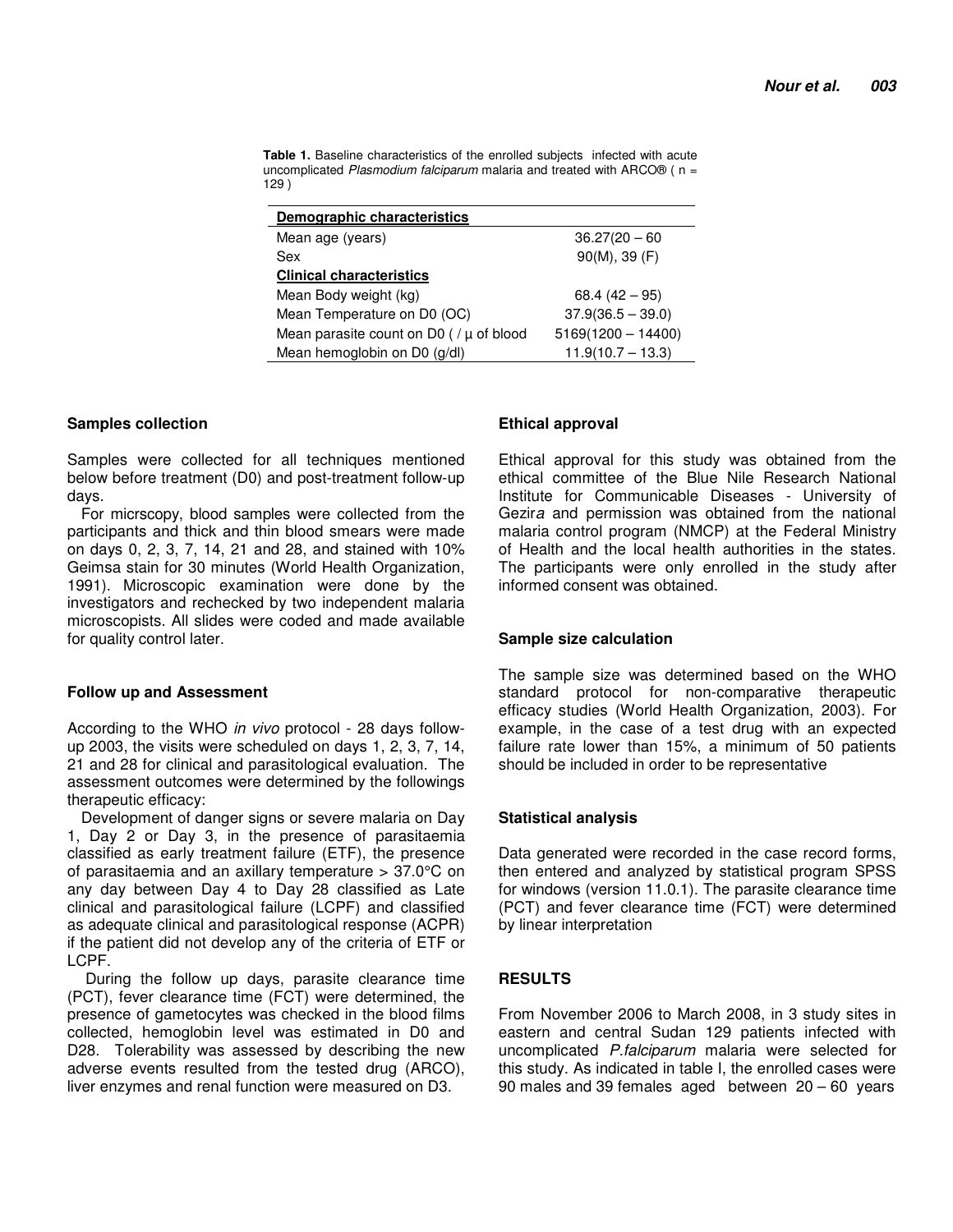| <b>Clinical characteristics</b>                       |                     |          |
|-------------------------------------------------------|---------------------|----------|
| Withdrawn                                             | 7/129(5.4%)         |          |
| Mean Temperature (OC) on:                             |                     |          |
|                                                       | D1                  | 36.9     |
|                                                       | D <sub>2</sub>      | 36.7     |
|                                                       | D <sub>3</sub>      | 36.5     |
| FCT (hours)                                           | $(12.0 + - 4.8)$    |          |
| Severe signs                                          | 0                   |          |
| Serious adverse reaction requiring                    | 0                   |          |
| the trial withdrawal                                  |                     |          |
| <b>Parasitological characteristics</b>                |                     |          |
| Mean parasite count $($ / $\mu$ of blood) on:         |                     |          |
|                                                       | D <sub>2</sub>      | 0        |
|                                                       | D <sub>3</sub>      | $\Omega$ |
|                                                       | D <sub>7</sub>      | 1.5      |
|                                                       | D 14, 21 and 28     | $\Omega$ |
| PCT (hours)                                           | $(34.8 + (-12.6))$  |          |
| Gametocytaemia during                                 | $\Omega$            |          |
| the follow-up days                                    |                     |          |
| <b>Biochemical and haematological characteristics</b> |                     |          |
| Liver enzymes (on D3)                                 |                     |          |
| Mean SGOT (U/L)                                       | $12.7(4-20)$        |          |
| Mean SGPT (U/L)                                       | $10.5(3 - 17)$      |          |
| Mean creatinine level (mg/dl)                         | $0.8$ $(0.6 - 1.2)$ |          |
| Hemoglobin on D28 (g/dl)                              | $12.4(11.1 - 13.6)$ |          |
| Overall assessment outcome:                           |                     |          |
| <b>ACPR</b>                                           | 120/122(98.4%)      |          |
| ETF                                                   | 0/122(0%)           |          |
| <b>LCPF</b>                                           | 2/122(1.6)          |          |

**Table 2.** Clinical, Parasitological and laboratory outcomes following the treatment by ARCO®  $(n = 129)$ 

with a mean of 35 .65 years, their body weight ranged between 42 -95 Kgs with a mean of 68.4 Kgs. On D0, the temperature measurement ranged between 36.5 – 39.0  $\mathrm{^{0}C}$  with a mean of 37.9  $\mathrm{^{0}C}$ , the parasites count determined ranged between 1200 – 14400 with a mean of 5169 parasites/  $\mu$  of blood and the Hemoglobin done ranged between  $10.7 - 13.3$  g/dl with a mean of 11.9 g/dl.

Following the treatment by ARCO, table 2 showed that 7/129(5.4%) were withdrawn from study and 122/129 (94.6%) reached the scheduled end point of 28 follow up day.

On D1, D2 and D3, the mean temperature decreased to 36.9, 36.7 and 36.5 $^{\circ}$ C respectively (figure I) and revealed that the FCT was  $(12.0 +/- 4.8$  hours), and no severe signs or serious adverse event observed in all the

enrolled subjects. The malaria parasite disappeared during the follow up days (D2, D3, D14, D21 and D28), and only 2/122 (1.6%) demonstrated malaria parasite on D7 with a mean count of  $1.5 / \mu$  of blood and revealed that the PCT was (34.8+/-12.6 hours) as indicated in table 2 and figure 2. And during the follow-up days no Gametocytaemia observed.

Biochemical and haematological findings on D3 showed that the liver enzymes: the mean SGOT was 12.7  $(4 - 20 \text{ U/L})$ , the mean SGPT was 10.5  $(3 - 17 \text{ U/L})$ , and the mean serum creatinine level was  $0.8$  ( $0.6 - 1.2$ ) mg/dl), while the hemoglobin level on D28 ranged between  $11.1 - 13.6$  g/dl with a mean of 12.4 g/dl.

The overall assessment outcomes showed that the ACPR was 120/122 (98.4%), ETF was 0/122 (0%) and LCPF was 2/122 (1.6).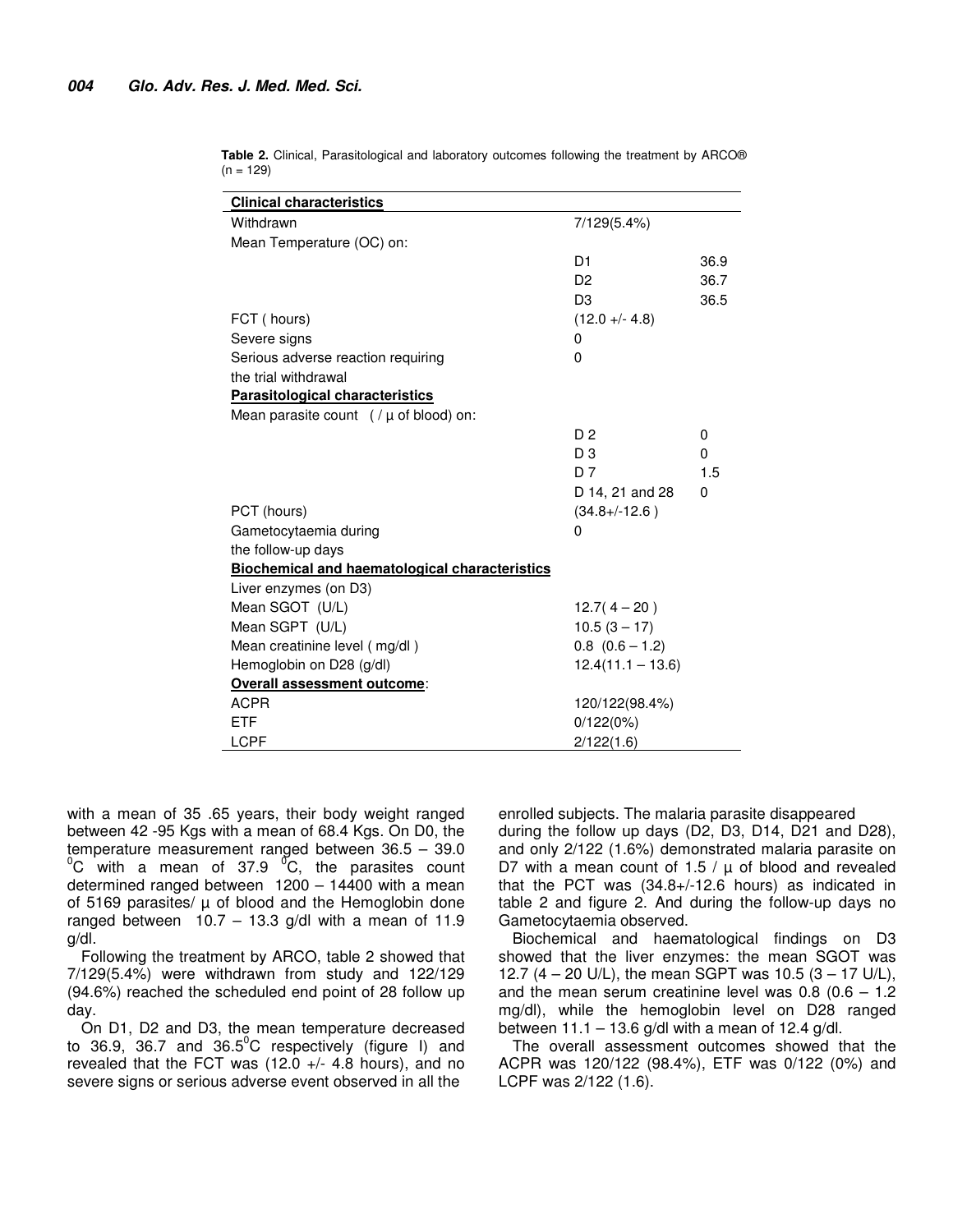

Figure 1. Fever clearance time (FCT)



**Figure 2.** Parasite clearance time (PCT)

## **DISCUSSION**

This is a first study of ARCO combination therapy in Sudan, it revealed 98.4% clinical and parasitological cure rate, This high cure rate when compared to that previously published research works of ACTs carried out in Sudan (table 3), it was less than reported on the first line treatment (AS/SP) in eastern Sudan by Sakina B. *et al*., 2005, Adam, IE. *et al*., 2006 and Mukhtar EA *et al*., 2007 in eastern Sudan, but it was similar to that reported in central Sudan by Mohamed AO *et al*., 2006. The cure rate found by this study when compared to that published before on the second line treatment (AL), it was less than reported by Mohamed AO *et al*., 2006 in central Sudan and more than reported by Mukhtar EA *et al*., 2007 in

eastern Sudan. However, there is no a significant difference between the high cure rates (98.4 – 100%) found by this study and other previous studies conducted on the first and second line malaria treatment in Sudan. But when compared to that published on other ACTs, it was higher than reported in eastern Sudan by I Adam *et al*, 2005 and Ibrahium, A.M. *et al* , 2007 on AS/MQ and AS/AQ respectively.

In comparison with other studies conducted in the same ACT (table 4), the ARCO efficacy frequency revealed by this study, it was higher than reported in China by Wang SQ, *et al* 2002 and Wang JY, *et al* 2003 and slightly lower than reported in Thailand by Krudsoob S, *et al* 2003. This efficacy when compared with other findings in other malaria endemic countries, it was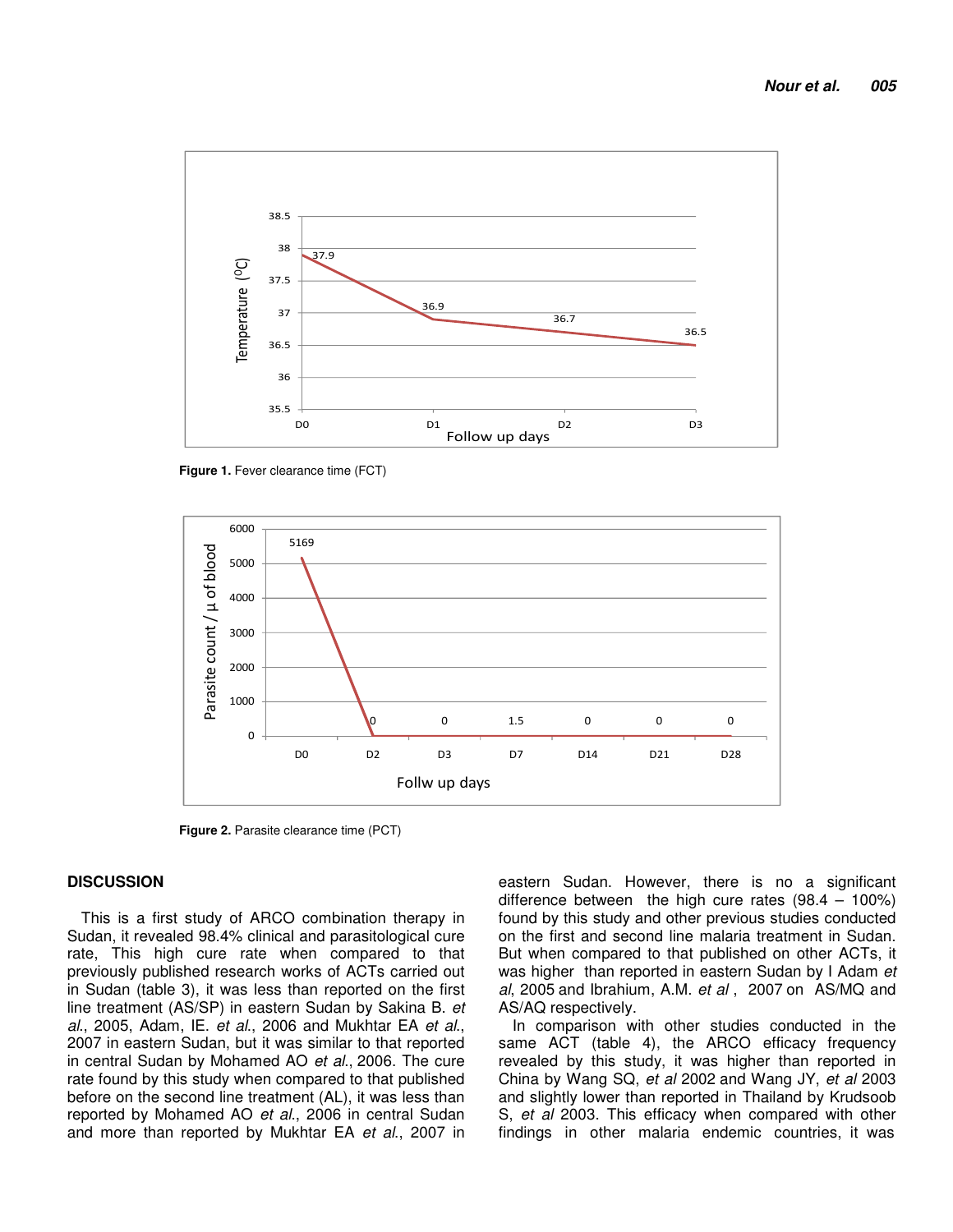| <b>ACTs</b> tested       | <b>Study site</b>         | Year          | Clinical and parasitological cure rate |
|--------------------------|---------------------------|---------------|----------------------------------------|
| AS/SP                    | Eastern Sudan             | 2005          | 99.3%                                  |
|                          | Eastern Sudan             | 2006          | 100%                                   |
|                          | Eastern Sudan             | 2007          | 100%                                   |
|                          | Central Sudan             | 2006          | High efficacy                          |
| AL                       | Central Sudan             | 2006          | 100%                                   |
|                          | Eastern Sudan             | 2007          | Slightly high efficacy                 |
| ASMQ                     | Eastern Sudan             | 2005          | 94.7%                                  |
| ASAQ                     | Eastern Sudan             | 2007          | 95.2%                                  |
| ARCO (the current study) | Eastern and Central Sudan | $2006 - 2008$ | 98.4%                                  |

**Table 3.** Previous Clinical Trials of ACTs in Sudan

**Table 4.** Previous Clinical Trials of ARCO (2002-2012)

| <b>Study site (Country)</b> | Year        | Clinical and parasitological cure rate |
|-----------------------------|-------------|----------------------------------------|
| China                       | 2002        | 97%                                    |
|                             | 2003        | 97.5%                                  |
| Thailand                    | 2005        | 99%                                    |
| Uganda                      | 2006        | High efficacy                          |
| cote d'Ivoire               | 2009        | 100%                                   |
| Papua New Guinea            | 2009        | 94%                                    |
| Benin                       | 2012        | 98.8%                                  |
| Nigeria                     | 2012        | 93.1%                                  |
| Sudan (the current study)   | 2006 - 2008 | 98.4%                                  |

reported to be similar to that found in Uganda by Bukirwa H, *et al* 2006 and higher than attained in Papu New Guinea by Hambharje FW, *et al* 2009 and in Nigeria by Martin M Meremikwu, *et al* 2012. While it is lower than reported from cote d'Ivoire by Kinde-Gazaard D, *et al* 2009 and in Benin by Toure OA. *et al* 2006.

The ACPR (98.4%) and the ETF (0%) outcome achieved by this study and as reflected by the FCT and PCT determined was attributed to that the two components of ARCO, clinically provide more rapid relief of symptoms and a higher cure rate than either component alone and could combat the emergence of antimalarial drug resistance. In addition the short half-life of artemisinin achieves substantial and rapid parasite killing, while the long half-life of naphthoquine eliminates the remaining malaria parasites. The two cases that classified as LCPF (1.6%), showed parasitaemia in their blood films examined in D7 but when examined before in D2 and D3 there was no malaria parasites detected. The explanation of this difference was that the parasites densities are as low as the detection threshold  $(5 - 10)$ parasites/µl blood) which cannot be detected in the blood smears by microscope.

As in many clinical trials of ACTs, we observed that during the follow up days, no gametocytes were detected in the blood smears examined, so, the ARCO has the potential of reducing transmission.

In the current study, 7/129 (5.4%) were withdrawn, four decided to end their participation and three were lost to follow up, this low percentage of withdrawn (< 20%) does not affect the study validity.

In table 2, throughout the scheduled follow up days there were no severe signs or new events reported as well as there was no serious adverse reaction requiring the trial withdrawal. The renal and liver functions were within the normal values and not adversely affected. There was also no adverse effects on bone marrow and actually Hb% improved as an indication of that the ARCO was safe and well tolerated.

This new ACT has the advantage of being a fixed tablet foronsider mulation and easil Administered by the health providers and the patients themselves, it is superior to the first and second line treatment in Sudan and other existed ACTs by it is only one dose at once regime while the other ACTs are taken over 3 days regime.

In conclusion, ARCO proven to be effective ACT, safe and well tolerated and can play a role in overcoming drug resistance and reducing transmission, so, further studies to be conducted among children especially less than 5 years and in different malaria epidemiological strata are recommended.

Generally the outcomes of this study will encourage the stakeholders to consider ARCO as an option in any malaria treatment updating.